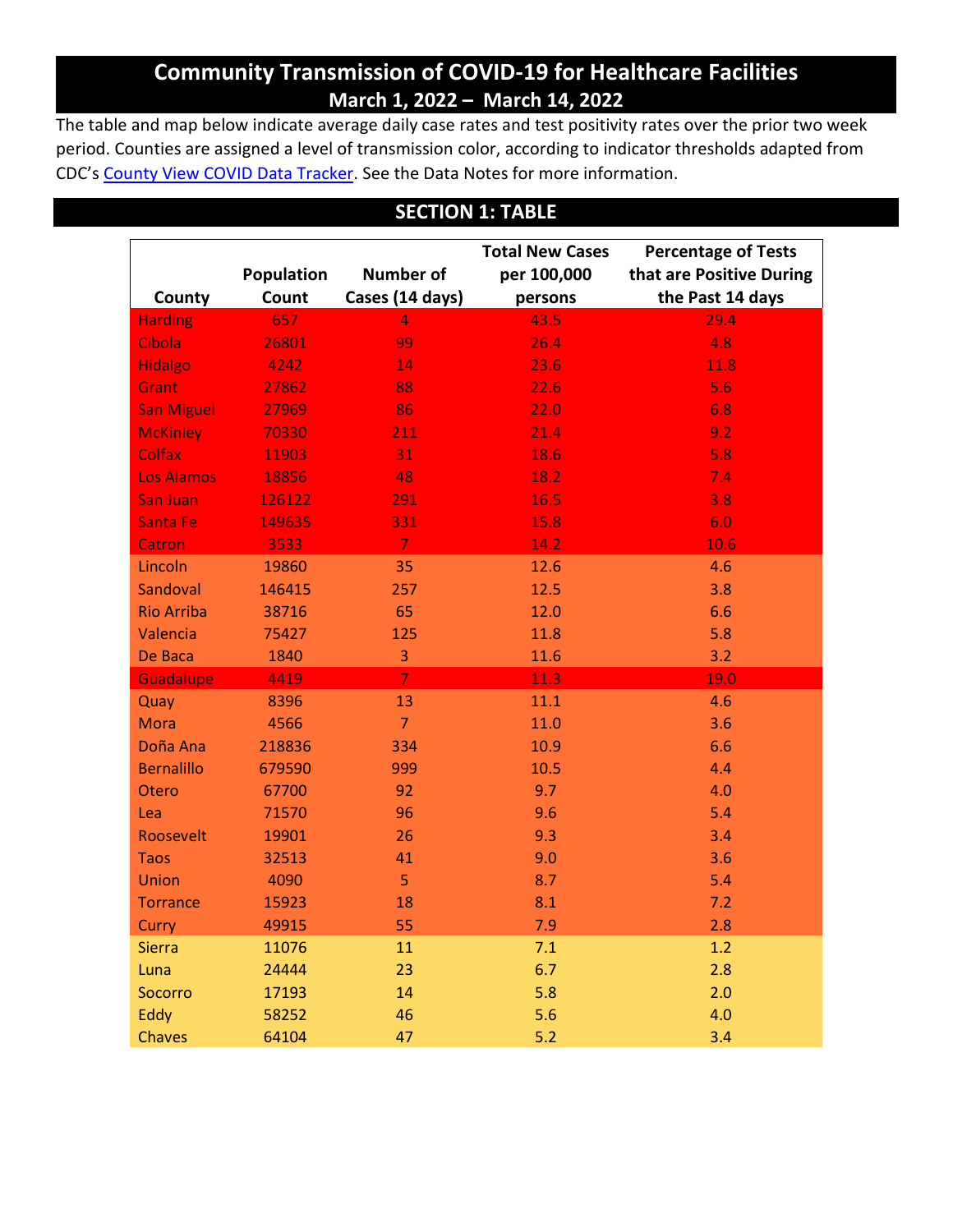# **SECTION 2: MAP**

#### **Levels of Community Transmission – New Mexico Counties**

**March 1, 2022 – March 14, 2022**